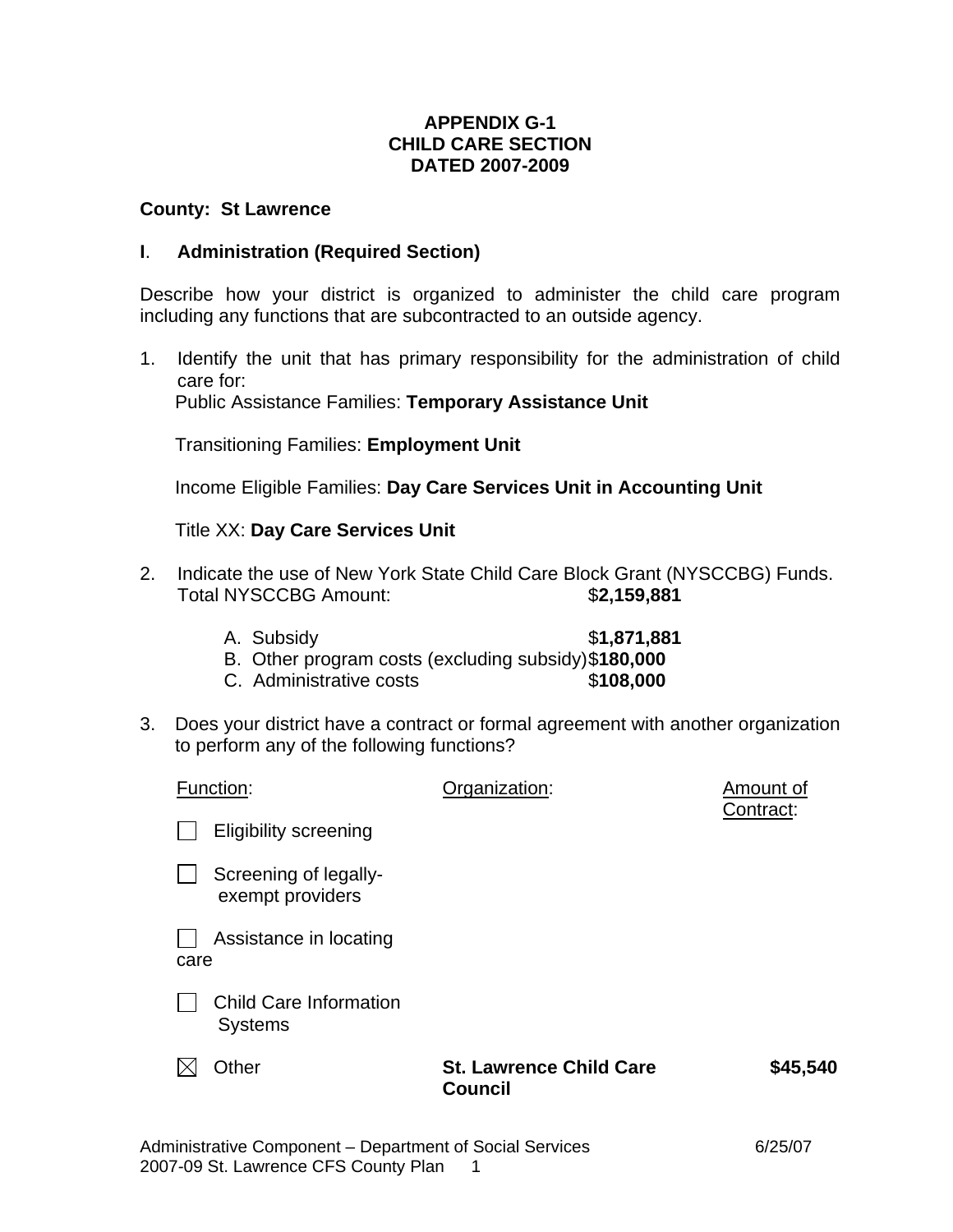**Inconsideration of the same above-specified payment, SLCCC will provide the following:** 

- **A. Provide technical assistance to families regarding the subsidy program and process through telephone, personal or mail contacts.**
- **B. Assist families in determining eligibility for subsidy assistance by discussing their family composition, work or continuing education circumstances and household income.**
- **C. Distribution of all subsidy application materials to families in St. Lawrence County through personal contact or mail.**
- **D. Distribution of all legally-exempt enrollment applications to families and providers in St. Lawrence County through personal contact or mail.**
- **E. Distribution of all time sheets families and providers within St. Lawrence County through personal contact or mail.**
- **F. Record and track all subsidy intake data reporting this to LDSS on a monthly basis**
- **G. Provide all technical assistance to legally-exempt and/or regulated providers regarding the subsidy assistance program and process.**
- **H. Provide all technical assistance to legally-exempt and/or regulated providers regarding the subsidy payment system and process.**
- **I. Data entry and on-going maintenance of the LDSS Online Daycare System for the purpose of processing payment of subsidies.**
- **J. Report information to and/or provide information to assist LDSS in fraud investigations.**
- **K. Provide information and assistance to other agencies regarding the child care subsidy assistance program.**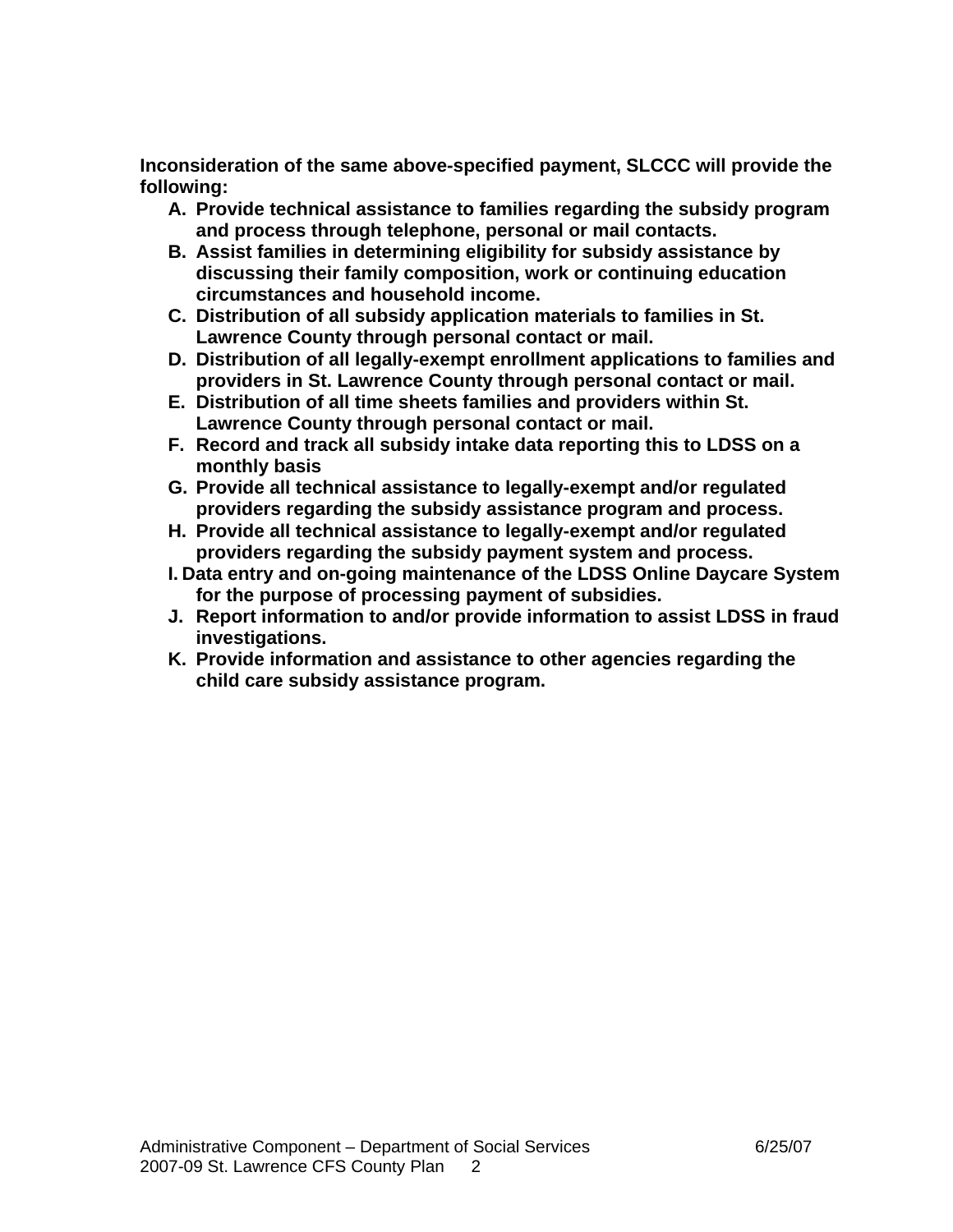# **APPENDIX G-2**

# **II. Other Eligible Families if Funds are Available (Required Section)**

Listed below are optional categories of eligible families that your district can include as part of its ICP. Select any categories your district wants to serve and describe any limitations associated with the category.

| <b>Optional Categories</b>                                                                                                     | <b>Option</b>                | <b>Limitations</b>                                                                                                                                                                                                    |
|--------------------------------------------------------------------------------------------------------------------------------|------------------------------|-----------------------------------------------------------------------------------------------------------------------------------------------------------------------------------------------------------------------|
| Public Assistance (PA) families<br>1.<br>participating in an approved activity in<br>addition to their required work activity. | $\boxtimes$ Yes<br><b>No</b> |                                                                                                                                                                                                                       |
| 2. PA families or families with income<br>up to 200% of the State<br>Income<br>Standard<br>when the caretaker is:              |                              |                                                                                                                                                                                                                       |
| a) participating in an approved substance<br>abuse treatment program                                                           | Yes<br>IХI<br><b>No</b>      |                                                                                                                                                                                                                       |
| b) homeless                                                                                                                    | $\boxtimes$ Yes<br><b>No</b> |                                                                                                                                                                                                                       |
| c) a victim of domestic violence                                                                                               | Yes<br><b>No</b>             |                                                                                                                                                                                                                       |
| d) in an emergency situation of short<br>duration                                                                              | $\boxtimes$ Yes<br><b>No</b> |                                                                                                                                                                                                                       |
| Families with<br>open child<br>3.<br>an<br>protective services case when child<br>care is needed to protect the child.         | $\boxtimes$ Yes<br><b>No</b> | We also provide to all children<br>ages 13 & older who are under<br>Court Supervison by way of a<br>Court Order of Supervision or<br>Custody where the Service Plan<br>identifies child care as a needed<br>services. |
| 4. Families with income up to 200% of<br>the                                                                                   |                              |                                                                                                                                                                                                                       |
| State Income Standard when child care<br>services are needed because<br>the<br>child's caretaker:                              |                              |                                                                                                                                                                                                                       |
| physically<br>mentally<br>is<br>a)<br>or<br>incapacitated                                                                      | $\boxtimes$ Yes<br><b>No</b> |                                                                                                                                                                                                                       |
| b) has family duties away from home                                                                                            | Yes<br><b>No</b>             |                                                                                                                                                                                                                       |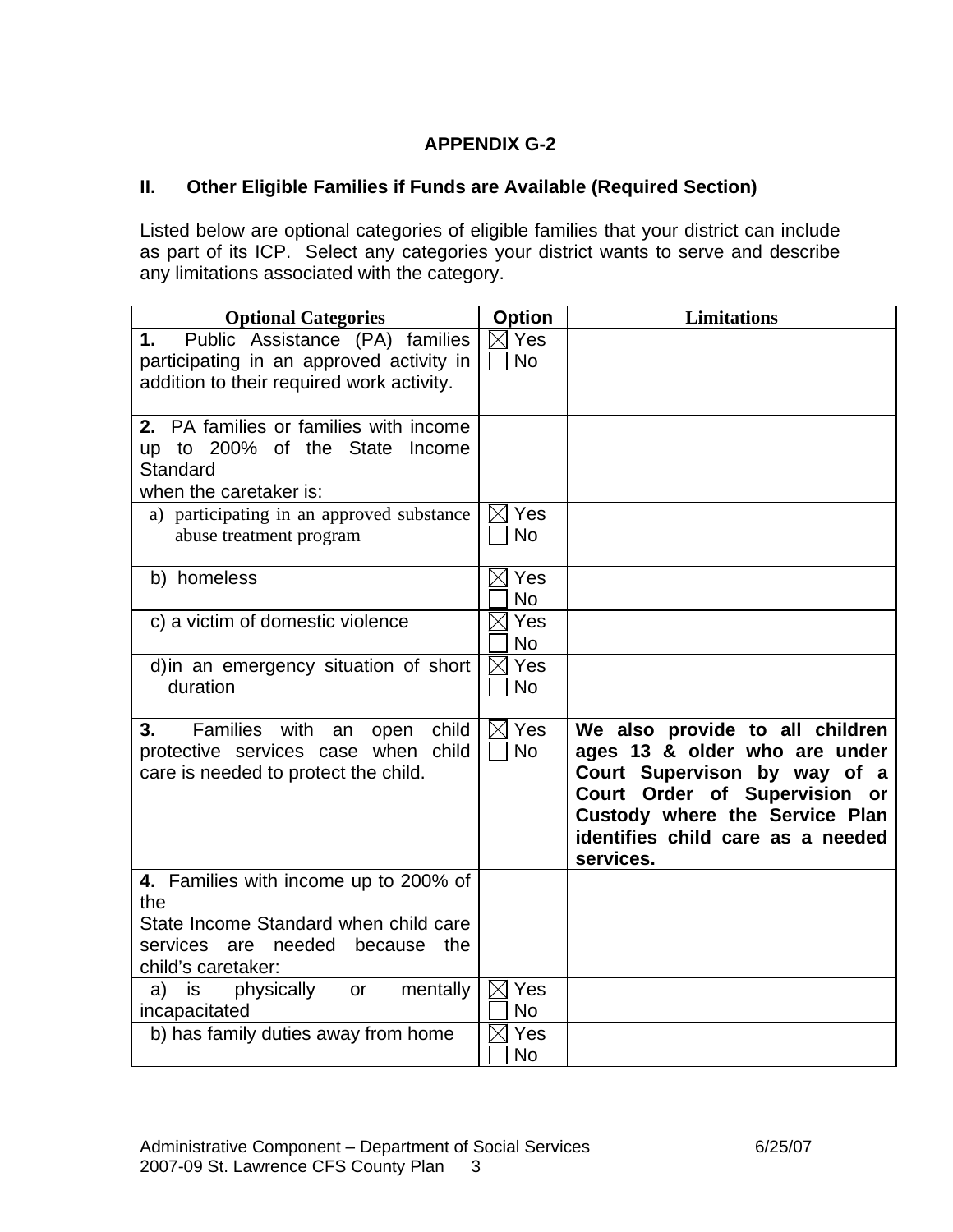| <b>5.</b> Families with income up to 200% of<br>the State Income Standard when child<br>care services are needed for the child's<br>caretaker to actively seek employment<br>for a period up to 6 months.                                                   | $\boxtimes$ Yes<br><b>No</b> |  |
|-------------------------------------------------------------------------------------------------------------------------------------------------------------------------------------------------------------------------------------------------------------|------------------------------|--|
| PA families where a sanctioned<br>6.<br>parent is participating in unsubsidized<br>employment,<br>earning wages at a level equal to or<br>greater<br>than the minimum amount under law.                                                                     | $\boxtimes$ Yes<br><b>No</b> |  |
| 7. Families with income up to 200% of<br>the State Income Standard when child<br>care services are needed for the child's<br>caretaker to participate in:                                                                                                   |                              |  |
| a) a public or private educational<br>facility providing a standard high<br>school curriculum offered by or<br>approved by the local school district                                                                                                        | $\boxtimes$ Yes<br><b>No</b> |  |
| b) an education program that<br>prepares an individual to obtain a<br>NYS High School equivalency<br>diploma                                                                                                                                                | Yes<br><b>No</b>             |  |
| providing<br>basic<br>program<br>C)<br>a<br>remedial education in the areas of<br>reading, writing, mathematics, and<br>oral communications for individuals<br>functioning below the ninth month of<br>the eighth grade level                               | Yes<br><b>No</b>             |  |
| d) a program providing literacy<br>training designed to help individuals<br>improve their ability to read and<br>write;                                                                                                                                     | $\boxtimes$ Yes<br><b>No</b> |  |
| e) English as a second language<br>(ESL)<br>instructional<br>program<br>designed<br>develop<br>skills<br>in<br>to<br>listening, speaking, reading<br>and<br>writing the English language for<br>individuals whose primary language<br>is other than English | Yes<br><b>No</b>             |  |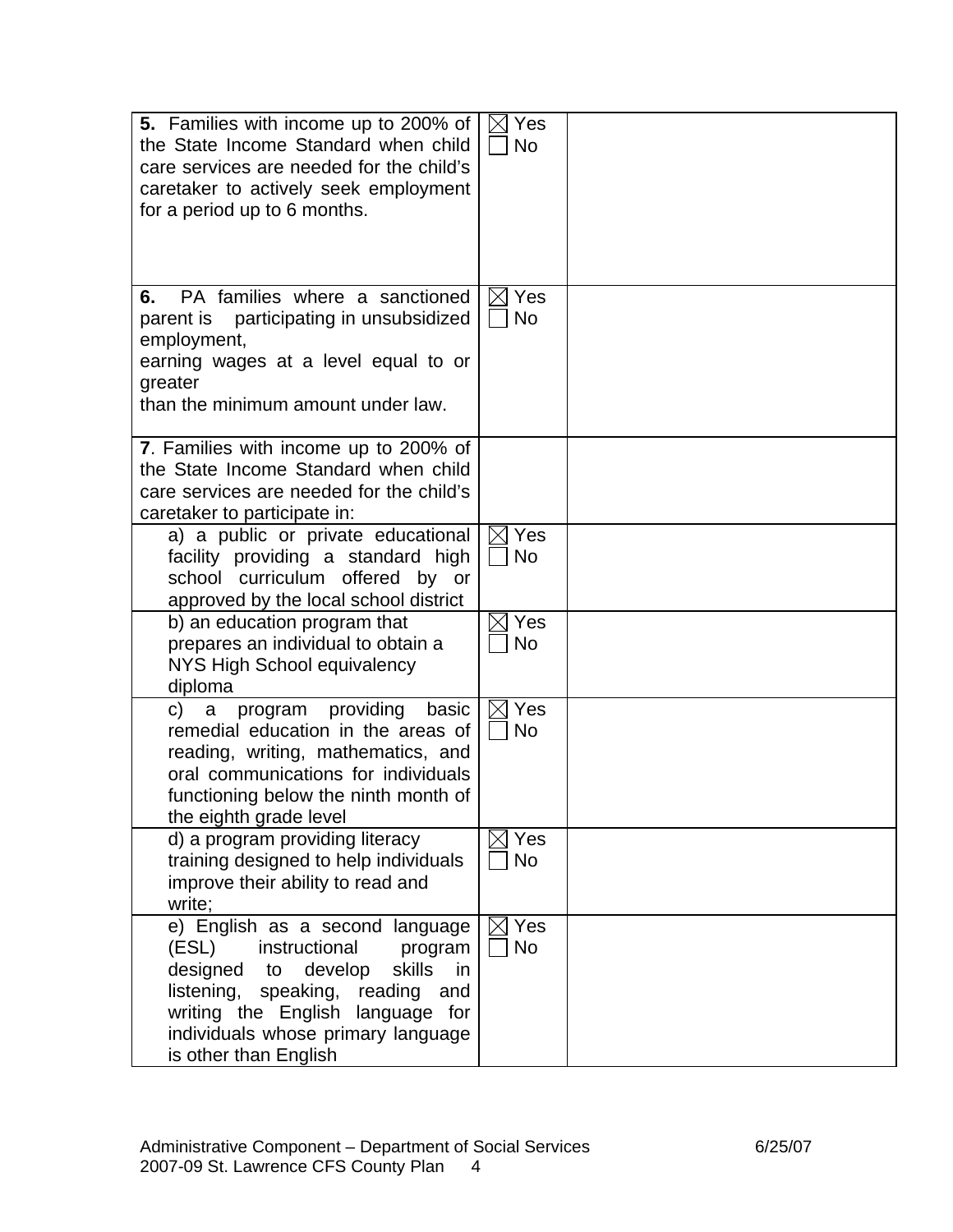| f) a two year full-time degree<br>granting program at a community<br>college, a two year college, or an<br>undergraduate<br>college<br>with<br>a<br>specific vocational goal leading to<br>an associate degree or certificate of<br>completion<br>g) a training program, which has a                                                                                                                                                                                                                                                                                                                                                     | $\boxtimes$ Yes<br><b>No</b><br>$\boxtimes$ Yes |  |
|------------------------------------------------------------------------------------------------------------------------------------------------------------------------------------------------------------------------------------------------------------------------------------------------------------------------------------------------------------------------------------------------------------------------------------------------------------------------------------------------------------------------------------------------------------------------------------------------------------------------------------------|-------------------------------------------------|--|
| specific occupational goal and is<br>conducted by an institution licensed<br>or approved by the State Education<br>Department other than a college or<br>university                                                                                                                                                                                                                                                                                                                                                                                                                                                                      | <b>No</b>                                       |  |
| h) a prevocational skill training<br>program such as, a basic education<br>and literacy training program                                                                                                                                                                                                                                                                                                                                                                                                                                                                                                                                 | $\boxtimes$ Yes<br><b>No</b>                    |  |
| i) a demonstration project designed<br>vocational training or other<br>for<br>project approved by the Department<br>of Labor.                                                                                                                                                                                                                                                                                                                                                                                                                                                                                                            | $\boxtimes$ Yes<br><b>No</b>                    |  |
| The parent/caretaker must complete<br>the selected programs listed under<br>number seven within 30 consecutive<br>calendar<br>months.<br><b>The</b><br>parent/caretaker cannot enroll in                                                                                                                                                                                                                                                                                                                                                                                                                                                 |                                                 |  |
| more than one program.                                                                                                                                                                                                                                                                                                                                                                                                                                                                                                                                                                                                                   |                                                 |  |
| 8. PA recipients and low income<br>families<br>with incomes up to 200% of the State<br>Income Standard who are satisfactorily<br>participating in a two-year program<br>one with<br>other than<br>specific<br>a<br>vocational sequence (leading to an<br>associates degree or certificate of<br>completion and that is reasonably<br>expected to lead to an improvement in<br>the parent/caretaker's earning capacity)<br>as long as the parent(s) or caretaker is<br>also working at least 17 1/2 hours per<br>week.<br>The parent/caretaker must<br>demonstrate his or her ability to<br>successfully complete the course of<br>study. | Yes<br><b>No</b>                                |  |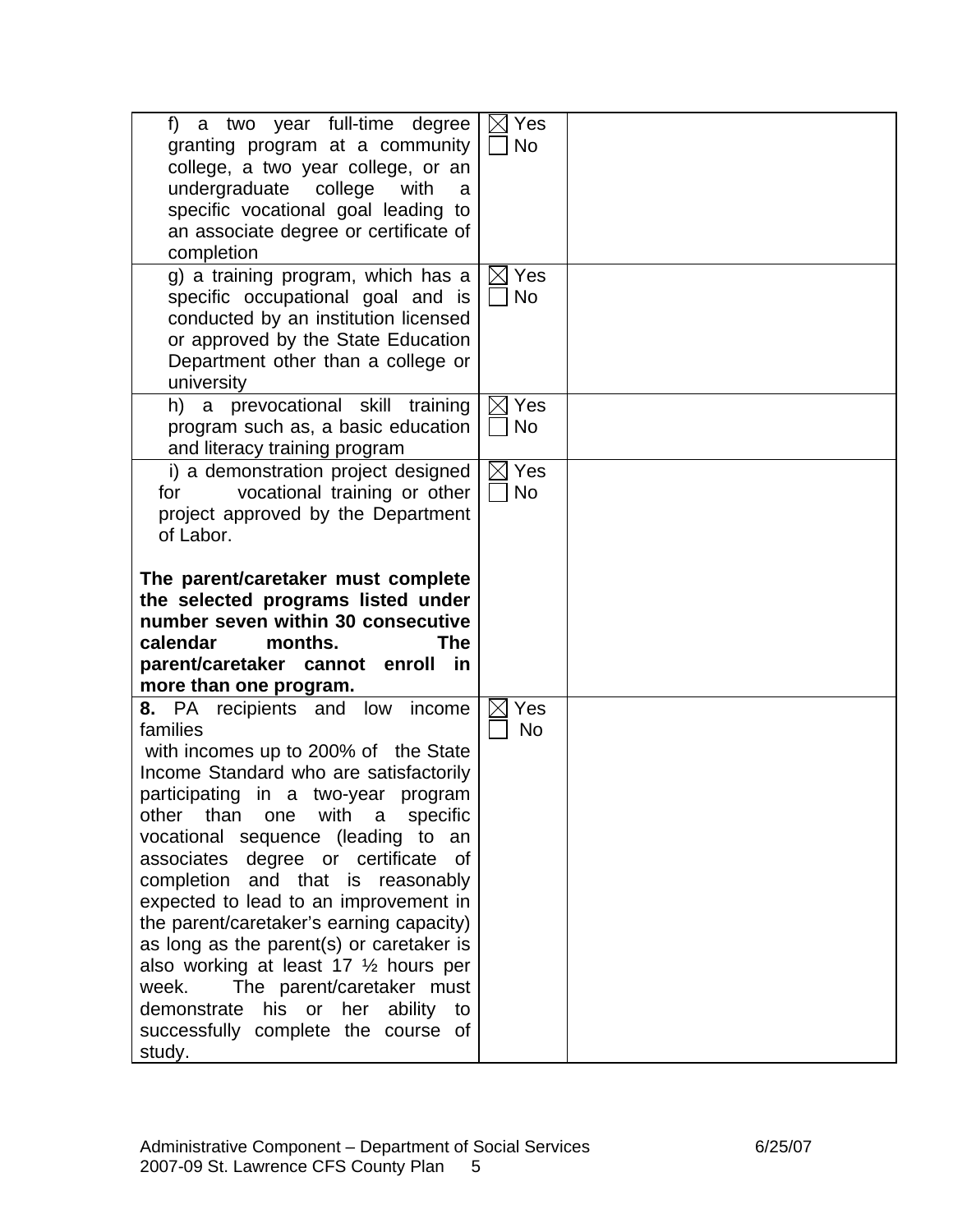| 9. PA recipients and low<br>income               | Yes       |  |
|--------------------------------------------------|-----------|--|
| families                                         | <b>No</b> |  |
| with incomes up to 200% of the State             |           |  |
| Income Standard who are satisfactorily           |           |  |
| participating in a four-year college or          |           |  |
| university program (leading to<br>- a            |           |  |
| bachelor degree and that is reasonably           |           |  |
| expected to lead to an improvement in            |           |  |
| the parent/caretaker's earning capacity)         |           |  |
| as long as the parent(s) or caretaker is         |           |  |
| also working at least 17 $\frac{1}{2}$ hours per |           |  |
| week. The parent/caretaker<br>must               |           |  |
| demonstrate his or her<br>ability<br>to          |           |  |
| successfully complete the course of              |           |  |
| study.                                           |           |  |
|                                                  |           |  |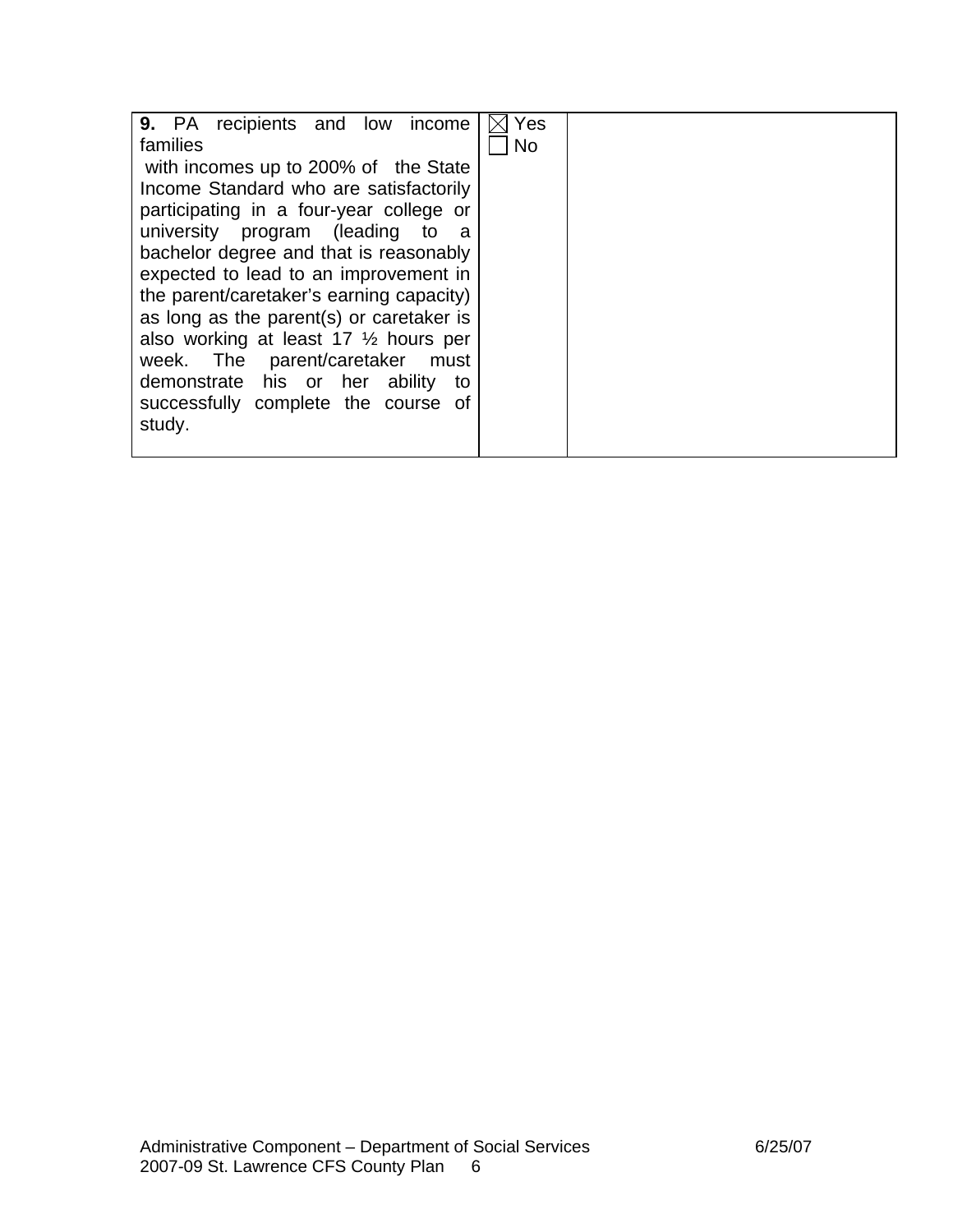## **APPENDIX G-3**

**III. Reasonable Distance, Very Low Income, Definition of Engaged In Work For Child Care In Lieu of Temporary Assistance, Family Share, Case Closings and Openings, and Fraud and Abuse Control Activities (Required Section)** 

#### **Reasonable Distance**

Your district is required to define reasonable distance based on community standards for determining accessible child care.

The following defines "reasonable distance": **20 miles**

 Describe any steps/consultations made to arrive at your definition: **An internal review took place which included discussions with child care staff in Temporary Assistance and Children's Services. Agency took into consideration the size and rural nature of our county. We considered travel to where the major employment areas are in relation to where day care centers and/or homes are located in the county.**

#### **Very Low Income**

Very Low Income is defined by each district and is used in determining priorities for child care benefits.

Very Low Income is defined as **200**% of the State Income Standard.

# **Definition of Engaged In Work For Child Care In Lieu of Temporary Assistance**

The minimum number of hours for Federal Fiscal Year 2006 are:

- 20 hours for a single parent with a child under the age of six years old
- 30 hours for a single parent whose children are six years of age and older
- in two parent families the parents must be working a combined total of 55 hours with at least one parent working 30 or more hours.

If a district proposes a higher minimum number of required hours of work describe the requirement below.

- hours for a single parent with a child under the age of six years old
- •hours for a single parent whose children are six years of age and older
- in two parent families the parents must be working a combined total of 55hours with at least one parent working or more hours.

### **Family Share**

Family share is the weekly amount paid towards the costs of the child care services by the child's parent or caretaker. In establishing family share, your district must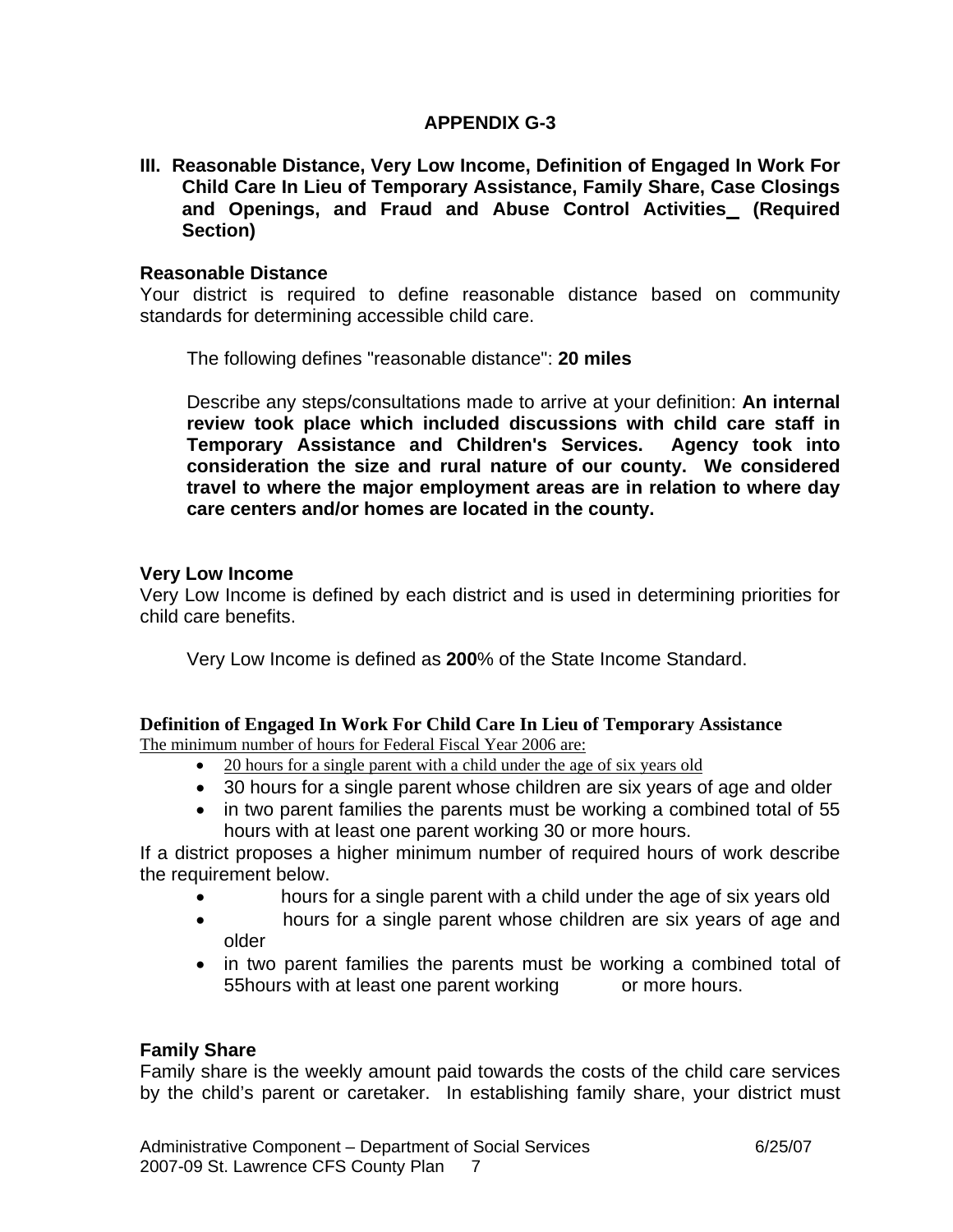select a percentage from 10% to 35% to use in calculating the family share. The family share of child care is calculated by applying the family share percentage against the amount of the family's annual gross income that is in excess of the State Income Standard divided by 52.

Family Share Percentage selected by our district **25**%.

### **Case Closings** (select one or two)

1. The district must describe below how priority is given to federally mandated priorities and describe local priorities. If all NYSCCBG funds are committed, the district will discontinue funding to those families that have lower priorities in order to serve families with higher priorities. Described below is how the district will select cases to be closed in the event that there are insufficient or no funds available.

2. The district has not established priorities beyond the federally-mandated priorities. If all NYSCCBG funds are committed, case closings for families which are not eligible under a child care guarantee and are not a federally-mandated priority must be based on the length of time in receipt of services. The length of time used to close cases may be based either on the shortest or longest time receiving child care services but must be consistent for all families. The district has chosen to close cases based on:

 $\vert \ \vert$  shortest time receiving child care services

 $\boxtimes$  longest time receiving child care services

### **Case Openings**

The district must describe below how priority is given to federally mandated priorities and how the district will select cases to be opened in the event that there are insufficient funds available.

**Apply the "Very Low Income" definitions first. Next will be children with special needs. In cases where information is duplicated Agency will determine date of application received within the Agency from cases on the waiting list. Cases will be opened based on earliest application date if eligible to receive the service.** 

### **Fraud and Abuse Control Activities**

The district must identify below the criteria it will use to determine which child care subsidy applications suggest a higher than acceptable risk for fraudulent or erroneous child care subsidy payment and procedures for referring such applications to the district's front end detection system.

#### **See enclosed EVR Plan completed by Liz Thomas of the fraud unit. FEDS Indicators;**

**1) Application is inconsistent with prior case information** 

**2) Prior history of denial, case closing or overpayment resulting from an investigation**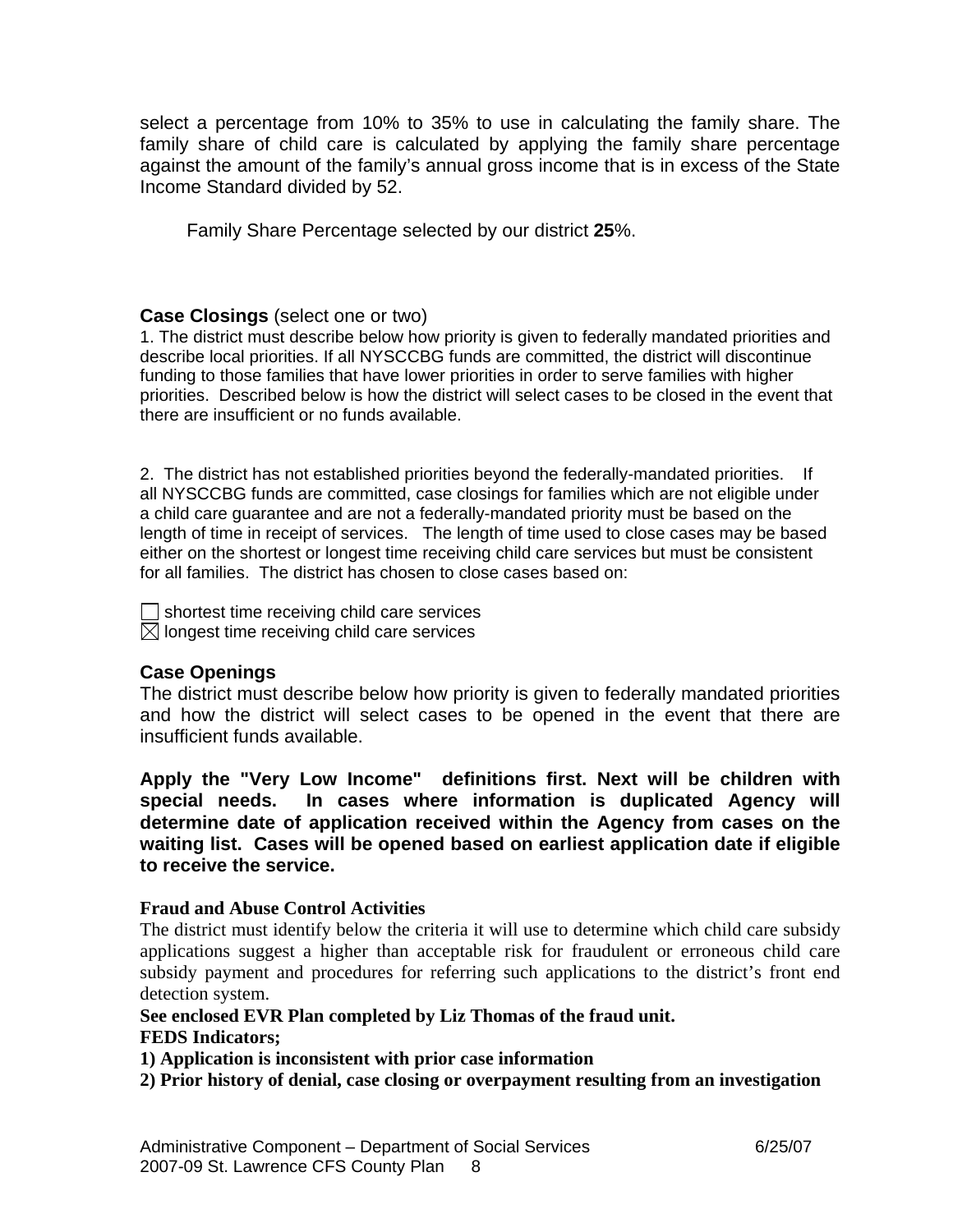#### **3) Landlord does not verify household composition or provides information inconsistent with application**

#### **4) No absent parent information or information is inconsistent with application 5) Child Care Provider lives in the same household as child**

The district must describe below it sampling methodology used to determine which cases it will seek verification of an applicant or recipient's continued need for child care including, as applicable, verification of participation in employment, education or other required activities. **St. Lawrence County has 6-month recetificationans and looks at 100% of the low income cases and veitfies the continued need for child care by obtaining pay stubs, statements from emplyers,and school schedules.** 

The district must describe below it sampling methodology used to determine which child care providers of subsidized child care services they will review for the purpose of comparing the child care providers attendance forms for children receiving subsidized child care services and any child and adult care food program inspection forms to verify that child care was actually provided on the days listed on the attendance forms.

**St Lawrence County has approximately 50 child care providers that participate in CACFP (the actual number fluctuates as new providers participate and others leave CACFP). The child care council has agreed to randomly select 4 providers per month, if the provider has previously been selected or does not care for subsidized children they will not be included in the sample. The child care council will determine the last time a CACFP inspection was completed and the subsidized children seen at that inspection. The subsidized children's name will be compared with the subsidy attendance forms submitted by the provider, to the district, to verify that child care was actually provided on the days listed on the attendance forms. The council will give the results to the district. The district will follow up with any inconsistencies.**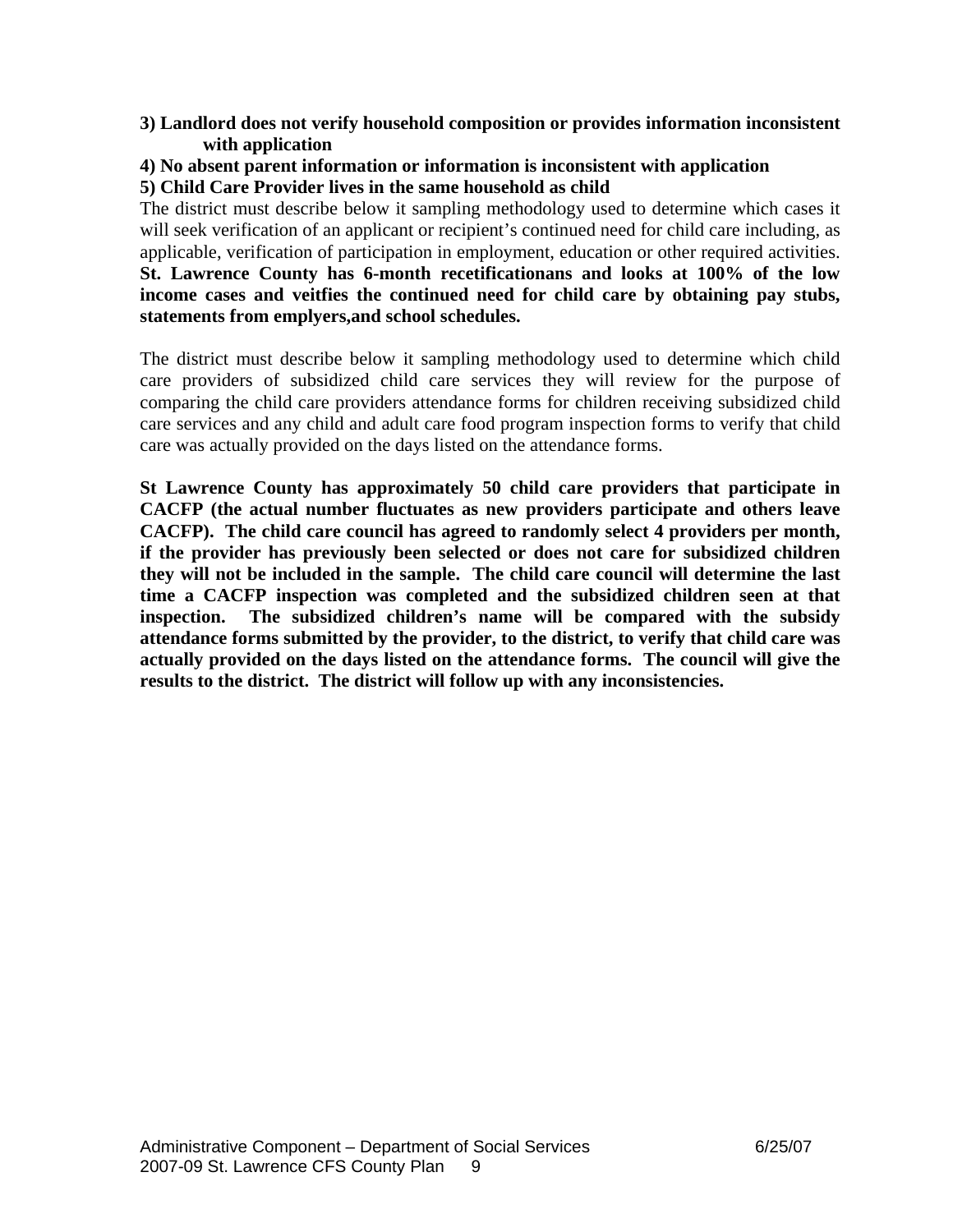## **APPENDIX G-4**

### **IV. District Options (Required Section)**

Districts have certain flexibility to administer the child care subsidy program to meet local needs. Check which options that your district wishes to include in your county plan. Complete attachments for any area(s) checked.

- 1.  $\Box$  Our district has identified local priorities in addition to the federal priorities (complete Appendix G-5).
- 2.  $\vert$   $\vert$  Our district has chosen to establish funding set-asides for NYSCCBG (complete Appendix G-6).
- 3.  $\boxtimes$  Our district is using Title XX funds for the provision of child care services (complete Appendix G-7).
- $4.$   $\Box$  Our district has chosen to establish additional local standards for child care providers (complete Appendix G-8).
- 5.  $\boxtimes$  Our district has chosen to make payments to child care providers for absences (complete Appendix G-9).
- $6.$   $\Box$  Our district has chosen to make payments to child care providers for program closures (complete Appendix G-10).
- 7.  $\Box$  Our district has chosen to pay for transportation to and from a child care provider (complete Appendix G-11).
- $8.$   $\mid$   $\mid$  Our district has chosen to pay up to a 15% higher than the applicable market rates for regulated child care services that have been accredited by a nationally recognized child care organization (complete Appendix G-11).
- 9.  $\vert$   $\vert$  Our district has chosen to pay up to 15% higher than the applicable market rates for non-traditional hours (complete Appendix G-11).
- $10.\boxtimes$  Our district has chosen to pay for child care services while a caretaker who works the second or third shift sleeps (complete Appendix G-11).
- 11. Our district has chosen to make payments to child care providers who provide child care services, which exceed 24 consecutive hours (complete Appendix G-12).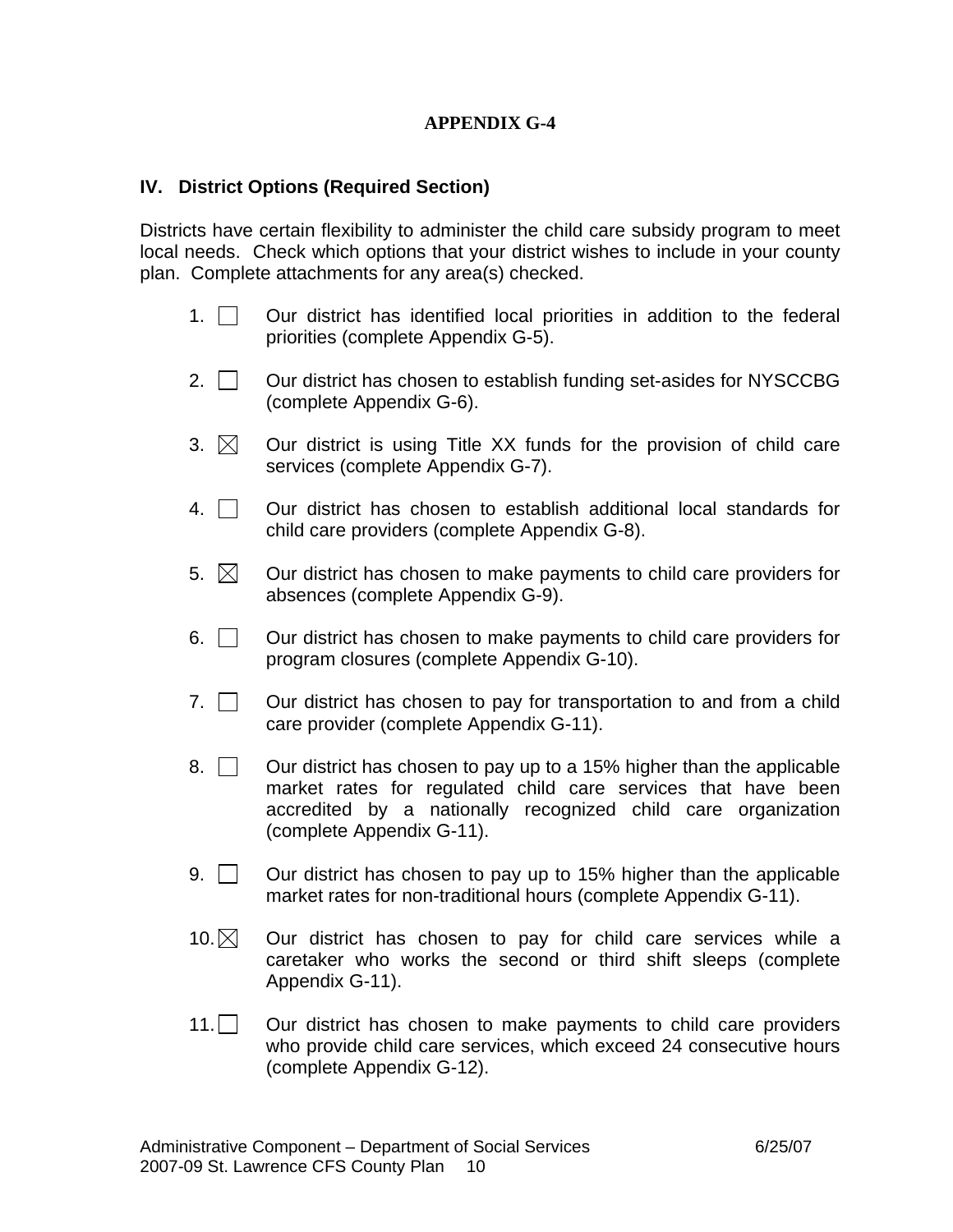- 12.  $\boxtimes$  Our district has chosen to include 18, 19 or 20 year olds in the Child Care Services Unit (complete Appendix G-12).
- 13. Our district is seeking a waiver from one or more regulatory provisions. Such waivers are limited to those regulatory standards that are not specifically included in law (complete Appendix G- 12).
- 14. $\boxtimes$  Our district has chosen to pay for breaks in activity for low income families (non public assistance families, complete Appendix G-12).
- 15.  $\boxtimes$  Our district has chosen to use local equivalent forms such as, but not limited to, child care application, client notification and/or legally exempt enrollment forms (attach copies of the local equivalent forms your district uses).

Any previous approvals for local equivalent forms will not be carried forward into this county plan. Therefore, any local equivalent forms a district wishes to establish or renew must be included in this plan and will be subject to review and approval by OCFS.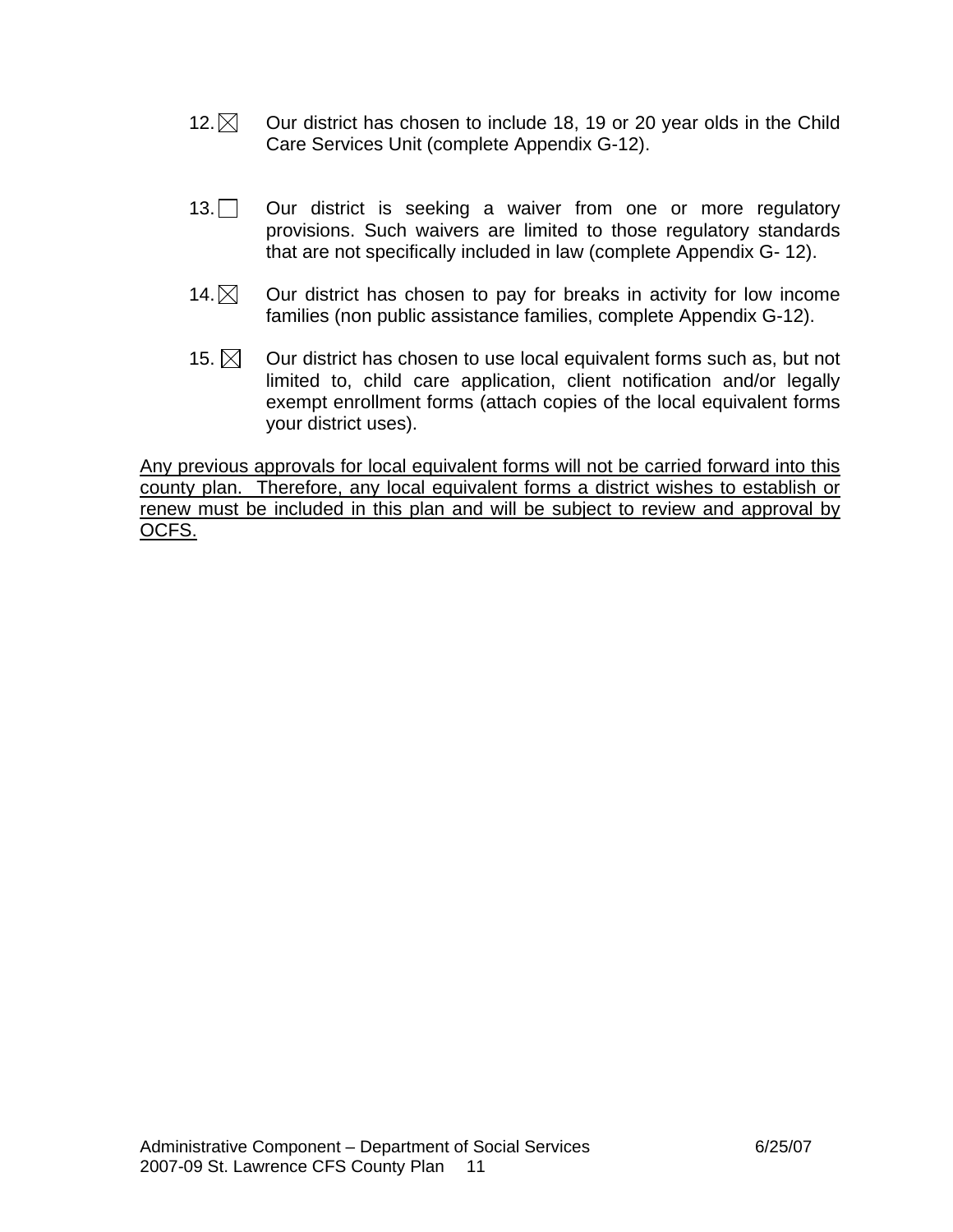# **APPENDIX G-5 PRIORITY POPULATIONS-ADDITIONAL LOCAL PRIORITIES**

In addition to the federal priorities of very low income families and families with children who have special needs, the following additional local priorities have been selected:

| Category:    | Rank: |
|--------------|-------|
| Description: |       |
|              |       |
| Category:    | Rank: |
| Description: |       |
|              |       |
| Category:    | Rank: |
| Description: |       |
|              |       |
| Category:    | Rank: |
| Description: |       |
|              |       |
| Category:    | Rank: |
| Description: |       |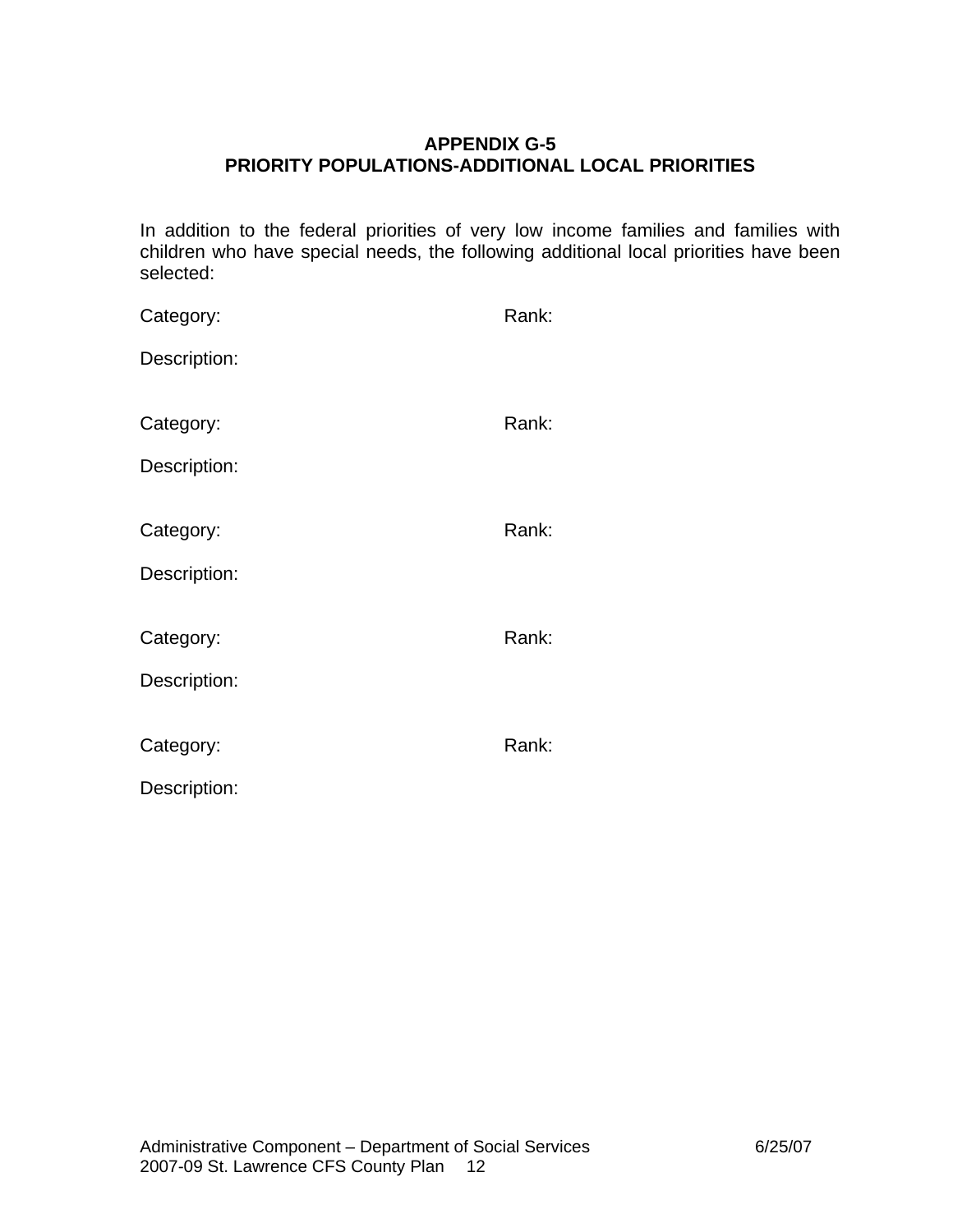# **APPENDIX G-6 FUNDING SET-ASIDES**

| <b>Total NYSCCBG Block Grant Amount Including Local</b><br><b>Funds</b> |    |  |  |
|-------------------------------------------------------------------------|----|--|--|
| Category:                                                               | \$ |  |  |
| Category:                                                               | \$ |  |  |
| Category:                                                               | \$ |  |  |
| Category:                                                               | \$ |  |  |
| Category:                                                               | \$ |  |  |
| Category:                                                               | \$ |  |  |
| Category:                                                               | \$ |  |  |
| <b>Total set asides</b>                                                 | \$ |  |  |

Describe for each category the rationale behind specific set-aside amounts out of the NYSCCBG (e.g. estimated number of children, etc.).

Category:

Category:

Category:

Category:

Category: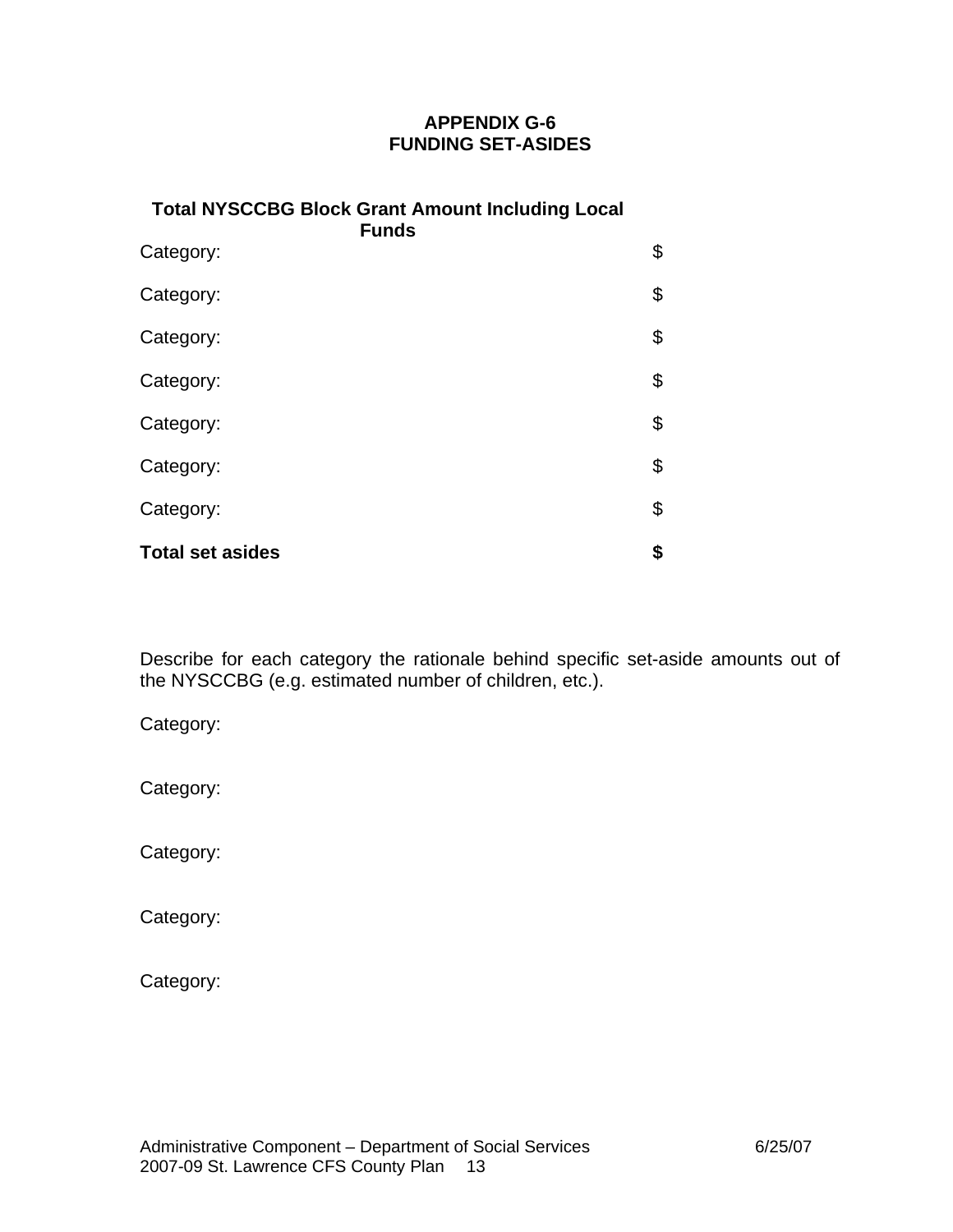# **APPENDIX G-6 (continued)**

The following amounts are set aside for specific priorities out of the Title XX block grant:

| <b>Total set asides (Title XX)</b> |    |
|------------------------------------|----|
| Category:                          |    |
| Category:                          | \$ |
| Category:                          | \$ |

Describe for each category the rationale behind specific set aside amounts out of the Title XX block grant (e.g. estimated number of children, etc.).

Category:

Category:

Category:

Category: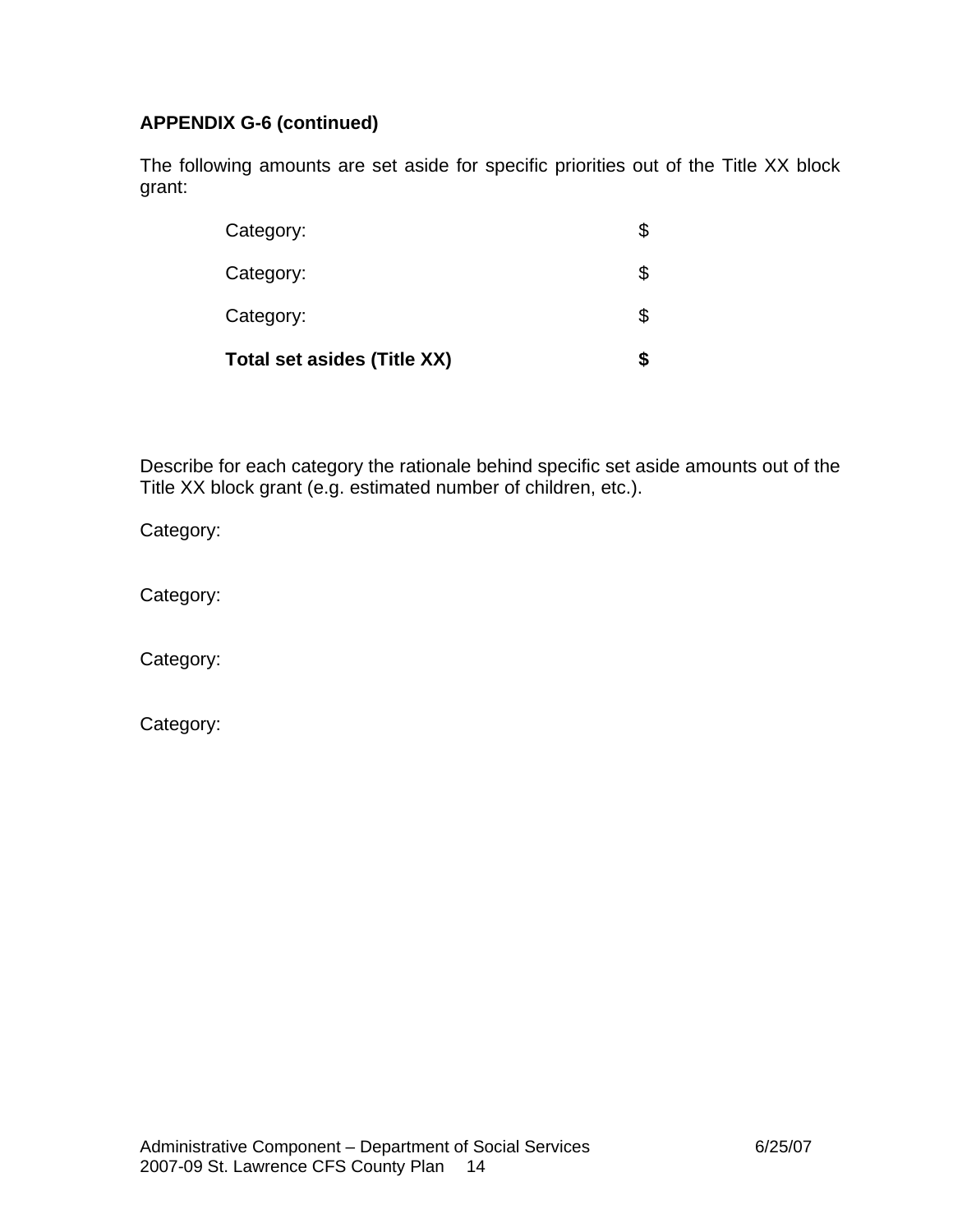# **APPENDIX G-7 TITLE XX CHILD CARE**

Projected total Title XX expenditures for plan duration: \$ **10,000**

Financial eligibility limits (percentage of State Income Standard) your district will apply based on family size. Maximum reimbursable limits are 275% for a family of 1 or 2, 255% for a family of 3, and 225% for a family of 4 or more. Districts that are utilizing Title XX funds only for child protective and/or preventive child care services must not enter financial eligibility limits as these services are offered without regard to income.

| Family Size: (2)                                                               | 200% | $(3)$ 200% | (4) | 200% |
|--------------------------------------------------------------------------------|------|------------|-----|------|
| Programmatic Eligibility for Income Eligible Families. (Check all that apply.) |      |            |     |      |

| Title $XX:$ $  $ | employment                                             |   | education/training |  |
|------------------|--------------------------------------------------------|---|--------------------|--|
|                  | seeking employment                                     | M | illness/incapacity |  |
|                  | homelessness                                           |   | domestic violence  |  |
|                  | emergency situation of short duration                  |   |                    |  |
| program          | participating in an approved substance abuse treatment |   |                    |  |

Does your district apply any limitations to the programmatic eligibility criteria?  $\Box$  YES  $\boxtimes$  NO

(See Technical Assistance #1 for information on limiting eligibility.) If yes, describe eligibility criteria:

Does your district prioritize certain eligible families for Title XX funding?  $\Box$  YES  $\boxtimes$  NO

If yes, describe which families will receive priority:

Does your district use Title XX funds for child care for open child protective services cases?

 $\boxtimes$  YES  $\Box$  NO

Does your district use Title XX funds for child care for open child preventive services cases?

 $\boxtimes$  YES  $\Box$  NO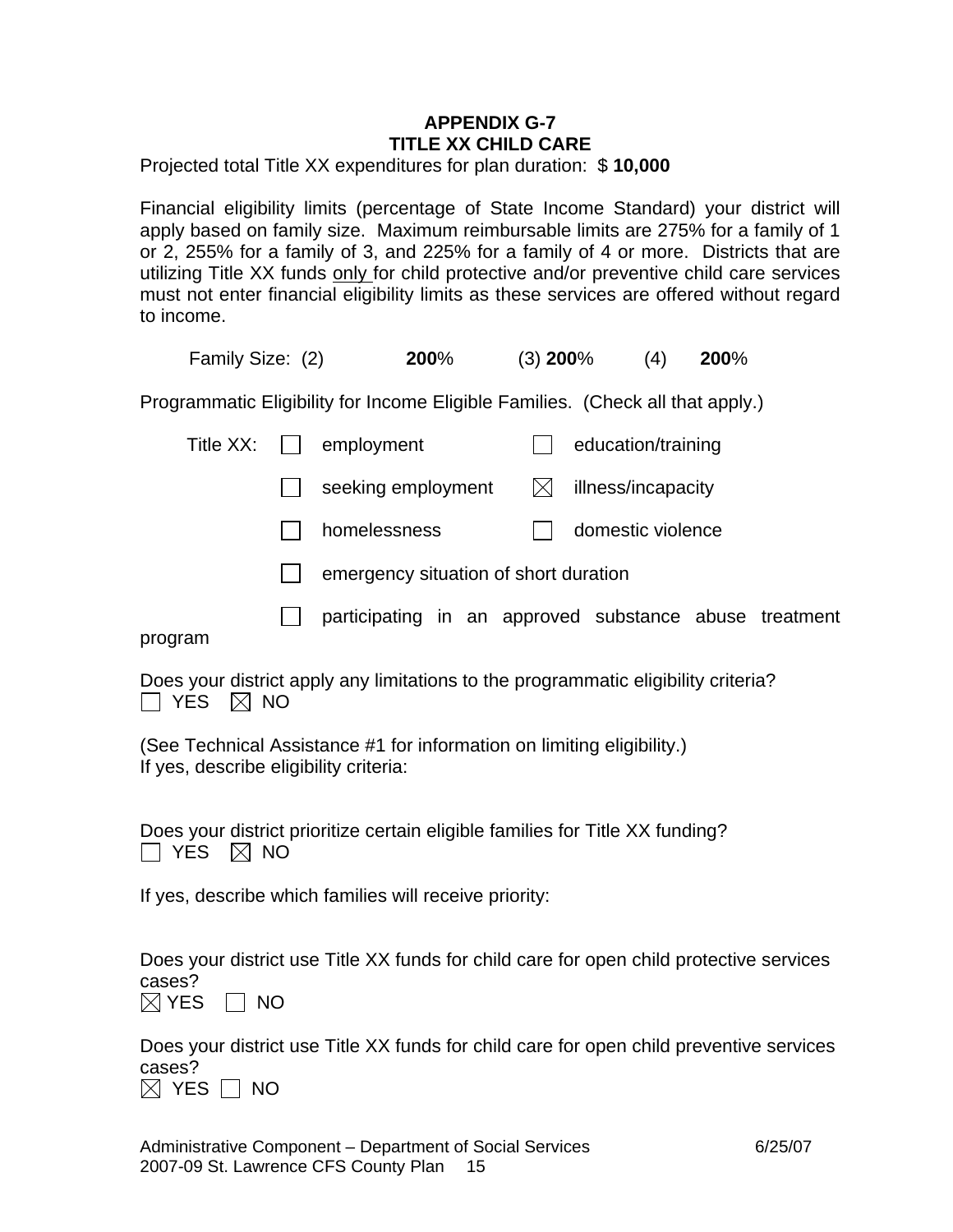### **APPENDIX G-8 ADDITIONAL LOCAL STANDARDS FOR CHILD CARE PROVIDERS**

The district may propose local standards in addition to the State standards for providers who will receive child care subsidies.

- 1. Described below are the additional local standards that will be required of providers as well as which providers must comply with each additional standard.
- 2. Described below are the methods and resources that will be utilized to determine that these additional local standards are being met.
- 3. Described below are the procedures the district will use to notify the Legally Exempt Caregiver Enrollment Agency as to whether or not the legally exempt provider is in compliance with the additional local standards. (Districts only need to describe this procedure if the additional local standard is applied to legally exempt child care providers.)
- 4. Described below is the justification for each additional standard.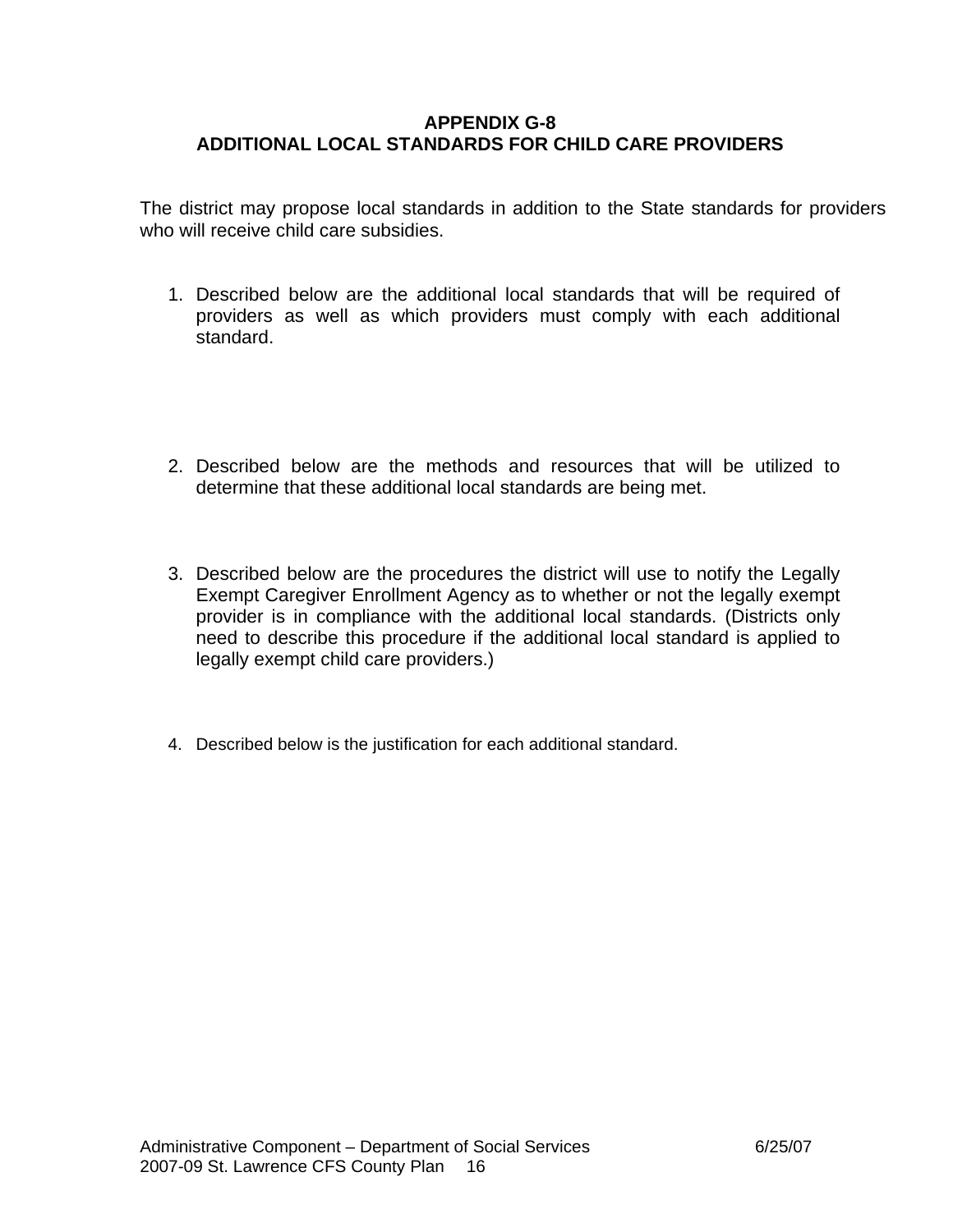### **APPENDIX G-9 PAYMENT TO CHILD CARE PROVIDERS FOR ABSENCES**

The following providers are eligible for payment for absences: (Check any that are eligible)

|     | Day Care Center                                            |              | Legally Exempt Group                                                               |
|-----|------------------------------------------------------------|--------------|------------------------------------------------------------------------------------|
| IXI | Group Family Day Care                                      | $\mathbf{I}$ | School Age Child Care                                                              |
|     | <b>Family Day Care</b>                                     |              |                                                                                    |
|     | contract<br>or letter of intent. $\Box$ Yes $\boxtimes$ No |              | Our district will only pay for absences to providers with which the district has a |

Base period selected (check one)  $\Box$  3 months  $\Box$  6 months

Number of absences allowed during base period:

| <b>Period</b> | <b>Routine Limits</b><br>(# of days) | <b>Extenuating</b><br><b>Circumstances</b><br>$#$ of days) | <b>Total Number of</b><br><b>Absences Allowed</b><br>$#$ of days) |
|---------------|--------------------------------------|------------------------------------------------------------|-------------------------------------------------------------------|
| In a month    |                                      |                                                            |                                                                   |
| Base period   | 12                                   | 18                                                         | 30                                                                |

List reasons for absences for which the district will allow payment:

**Illness: If child was to be present and did not show up.** 

List any limitations on the above providers' eligibility for payment for absences:

Note: Legally exempt family child care and in-home child care providers are **not**  eligible to receive payment for absences.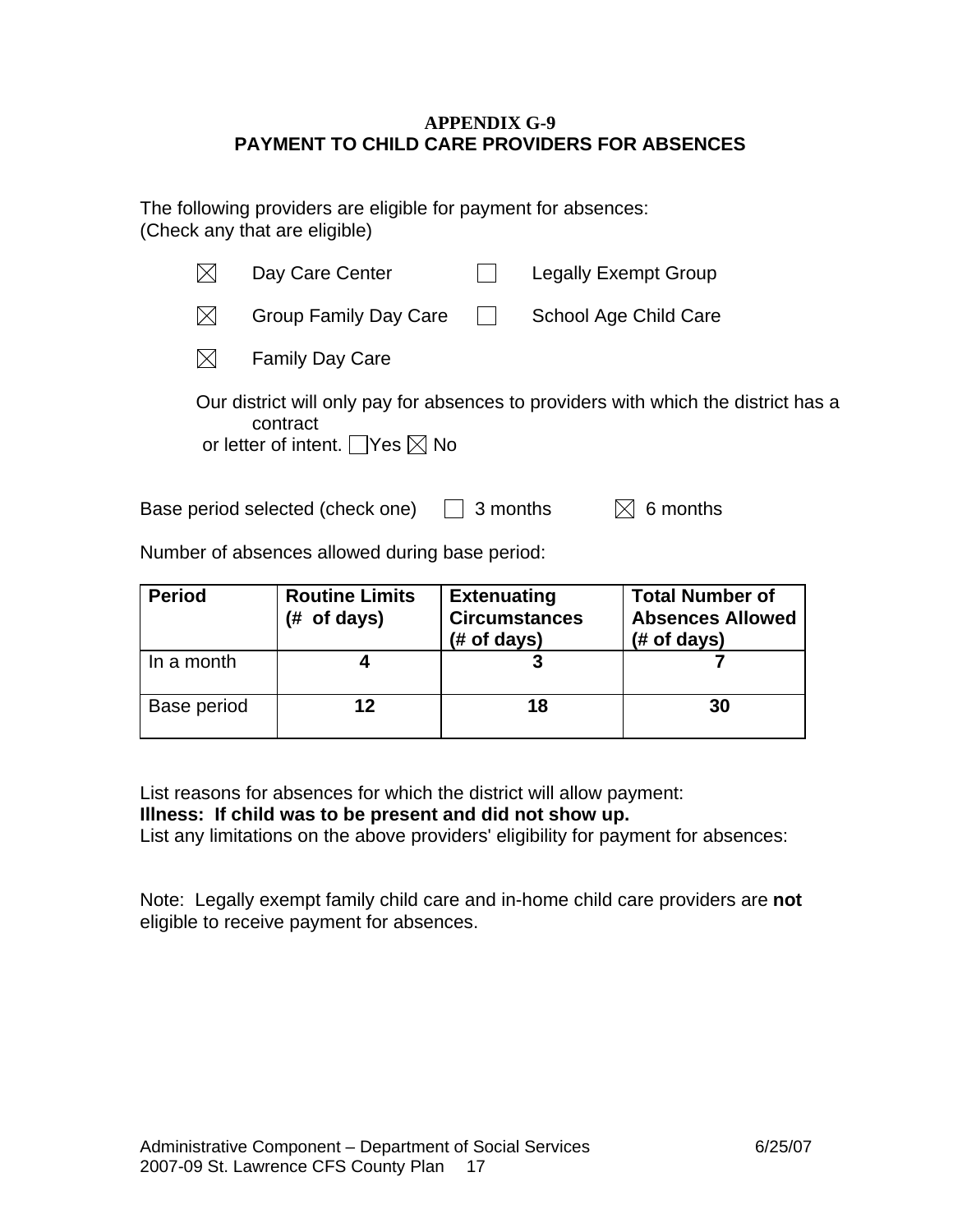## **APPENDIX G-10 PAYMENT TO CHILD CARE PROVIDERS FOR PROGRAM CLOSURES**

The following providers are eligible for payment for program closures:

| Day Care Center                            | <b>Legally Exempt Group</b> |
|--------------------------------------------|-----------------------------|
| Group Family Day Care<br>□ Family Day Care | School Age Child Care       |
|                                            |                             |

| Our district will only pay for program closures to providers with which the district has |  |  |  |
|------------------------------------------------------------------------------------------|--|--|--|
| a contract or letter of intent. $\Box$ Yes $\Box$ No                                     |  |  |  |

Enter the number of days allowed for program closures (maximum allowable program closures is five days).

List the allowable program closures for which the district will provide payment.

Note: Legally exempt family child care and in-home child car providers are **not** allowed to be reimbursed for program closures.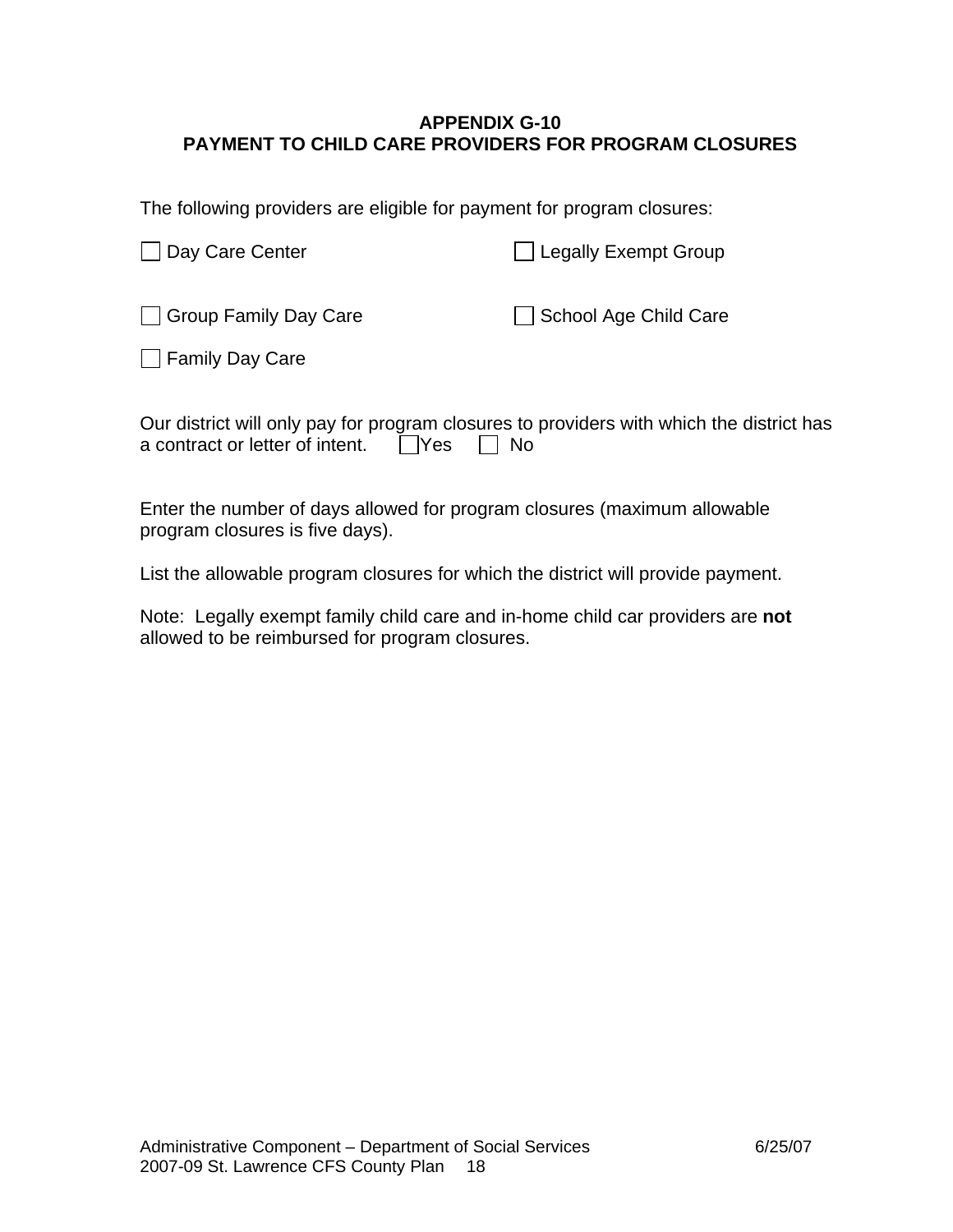## **APPENDIX G-11 TRANSPORTATION, DIFFERENTIAL PAYMENT RATES, SLEEP**

## **Transportation**

Describe below under what circumstances and limitations if any your district will use to reimburse for transportation, what type of transportation will be reimbursed (public vs. private), and how much your district will pay (per mile or trip). Note if paying for transportation, Appendix F will need to reflect this choice.

**DSS provides transportation for any Protective or Children's Services eligible client who may not be able to get their child(ren) to day care. DSS pays taxis, DSS volunteer driver, commercial buses. Volunteer drivers are reimbursed at the State rate designated for that year.** 

### **Differential Payment Rates**

Indicate below the percentage above the market rate your district has chosen.

Accredited Programs may receive a differential payment up to % above market rate.

Care during non-traditional hours may be paid up to  $\mu$  above market rate.

Limitations to the above differentials are as follows:

Payments may not exceed 15% above market rate. However, if your district wishes to establish a payment rate that is in excess of 15% above the applicable market rate must describe below why the 15% maximum is insufficient to provide access within the district to accredited programs and/or care provided during non-traditional hours.

# **Sleep**

The following describes the standards that will be used in evaluating whether or not to pay for child care services while a parent or caretaker that works a second or third shift sleeps and any limitations pertaining to payment:

### **We pay for sleep time according to market rates.**

Indicate the number of hours allowed by your district (maximum number of hours allowed is eight). **Up to 8 hours.**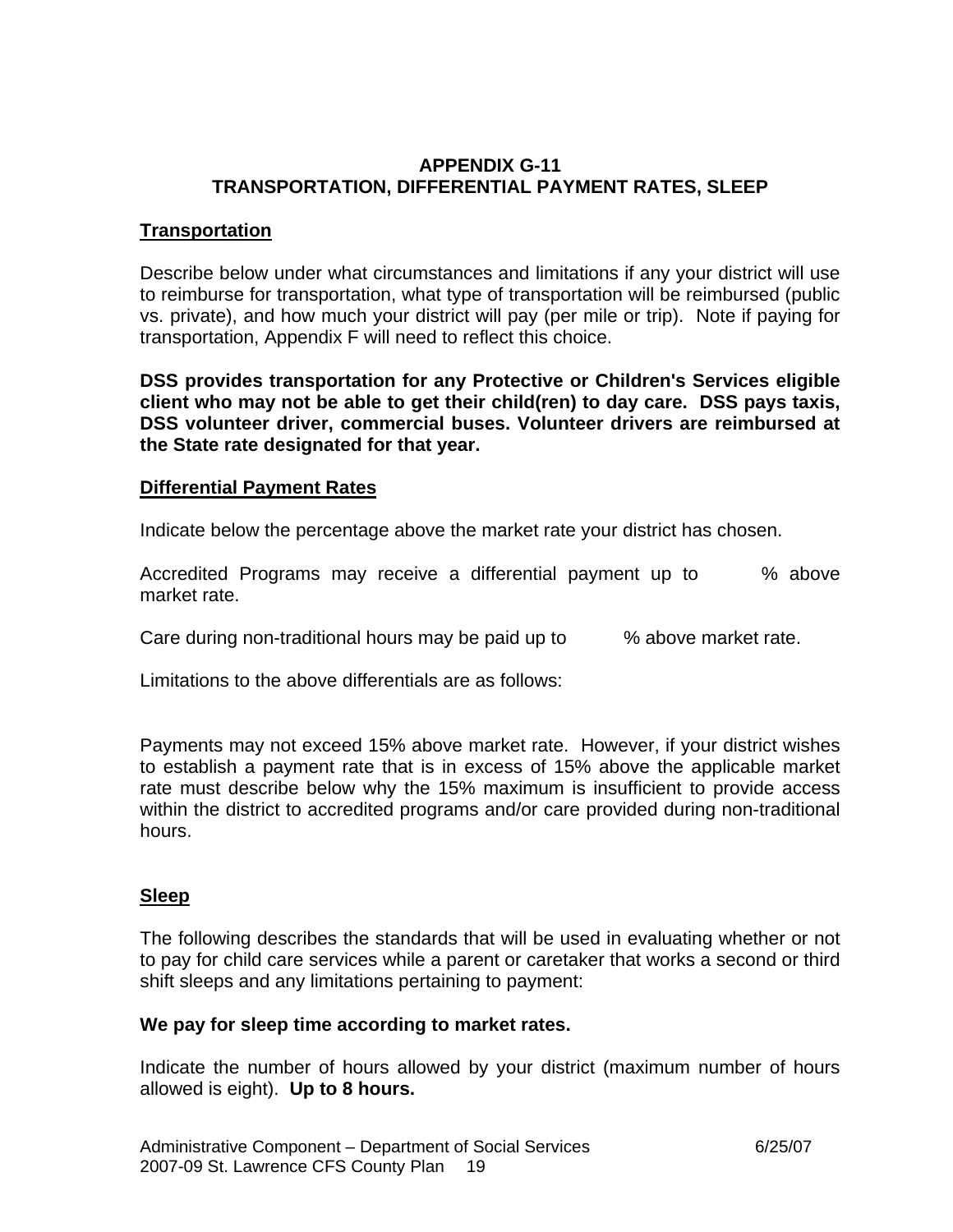#### **APPENDIX G-12 CHILD CARE EXCEEDING 24 HOURS, CHILD CARE SERVICES UNIT, WAIVERS, BREAKS IN ACTIVITIES**

#### Child Care Exceeding 24 Hours

Child care services may exceed 24 consecutive hours when such services are provided on a short-term emergency basis or in other cases where the caretaker's approved activity necessitates care for 24 hours on a limited basis.

Describe any limitations for payment of child care services that exceed 24 consecutive hours.

#### **Child Care Services Unit**

 The Child Care Service Unit is the basis upon which a district will determine which household and/or family members should be counted in determining family size and countable family income.

Our district will include the following in the Child Care Services Unit (check which ones apply).

|  | vear |
|--|------|
|--|------|

old  $\Box$  19 year old  $\Box$  20 year old

### **-OR-**

Our district will include only the following in the Child Care Services Unit when it will benefit the family (check which ones apply).

 $\boxtimes$  18 year old  $\boxtimes$  19 year old  $\boxtimes$  20 year old

Describe the criteria your district will use to determine whether or not an 18, 19 or 20 year old is included in the Child Care Services Unit. **Still attending school full time or emotionally, physically disabled and not receiving SSI.**

#### **Waivers**

Districts have the authority to request a waiver of any regulatory provision that is nonstatutory. Describe and justify why your district is requesting a waiver.